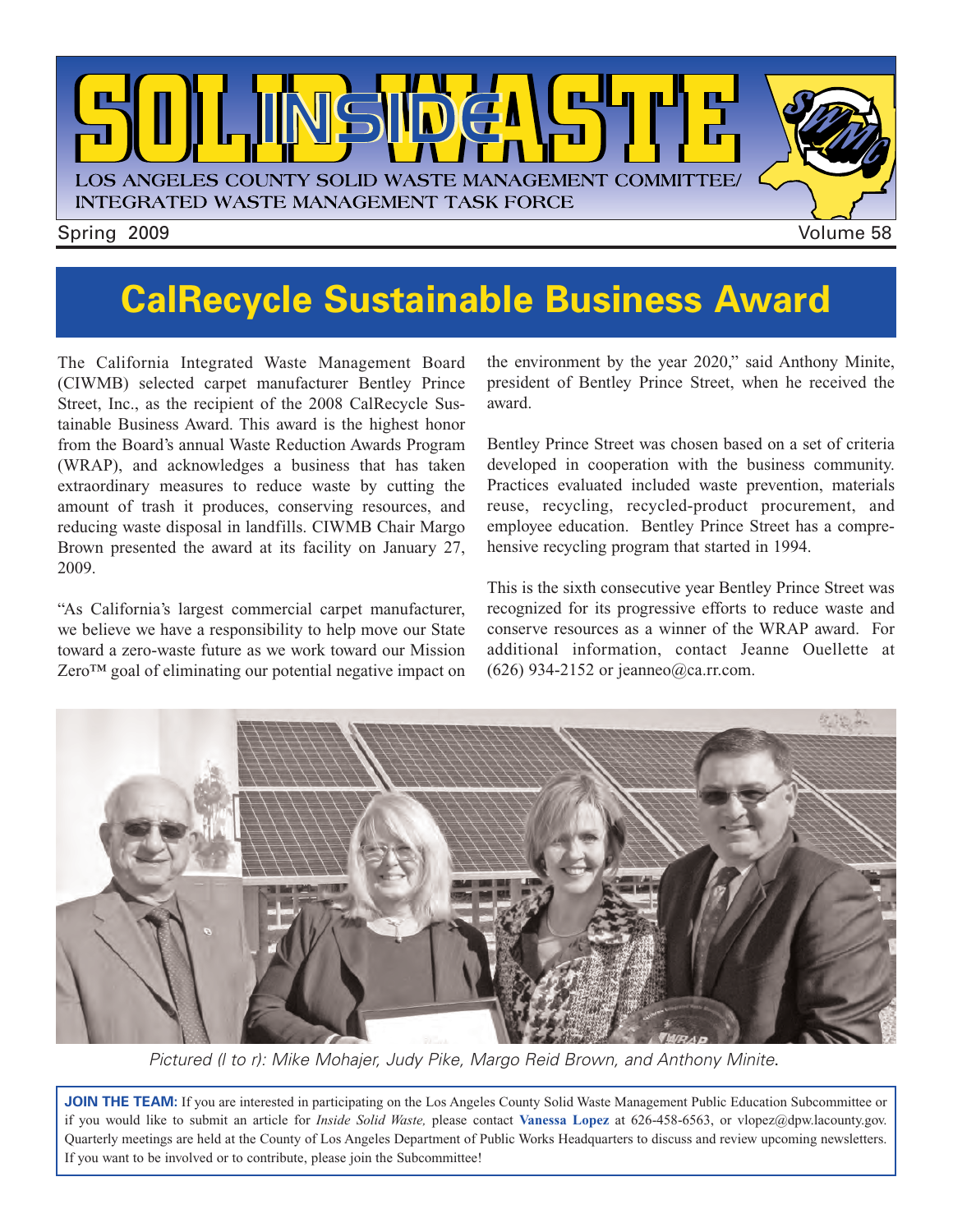#### **Santa Clarita's Recycling Ordinance a Success!**

In 2005, the City of Santa Clarita adopted the Construction and Demolition (C&D) Ordinance holding new construction and tenant improvement projects accountable for recycling. What makes this ordinance unique is that it does not just require an overall diversion of 50% for project waste materials. Santa Clarita requires a minimum diversion of 50% of all inert materials (concrete, dirt, rock, sand) and 50% of all other materials (wood, drywall, cardboard, metals, etc.) generated during the project.

The following is the criteria for projects required to follow the C&D Ordinance:

- \* Any improvement project valuated by the City's building official over \$100,000
- \* New building projects valuated by the City's building official over \$500,000
- \* All demolition projects

Before a project is approved by the City's Building and Safety Division, the project proponent must submit a Construction & Demolition Materials Management Plan (C&DMMP) for approval. The City has created the C&DMMP form to assist applicants in planning their recycling efforts. The applicant must also submit a refundable deposit. The deposit is calculated at 3% of the City's valuation of the project or \$50,000, whichever is less.

In 2008, the City approved 109 applications for the C&D Ordinance and refunded a total of 65 deposits for projects that were found to be compliant with the City's requirements. A total of 3,128 tons of material were generated by the 65 projects. Approximately, 2,600 tons of material were recycled or reused, and the remaining 528 tons were taken to local landfills equaling a diversion rate of 83%. The amount of construction waste entering local landfills has significantly diminished due to the success of the C&D Ordinance.

If you have any questions regarding the City of Santa Clarita's C&D ordinance, please contact Mark Patti, Project Development Coordinator, at (661) 286-4098.

#### **Recycling Success in Inglewood - Compliance Order Removed**

Good news! Through City leadership and its partnership with Waste Management, on January 12, 2009, the City of Inglewood was taken off compliance order from the California Integrated Waste Management Board, the State's waste and recycling regulatory agency.

A City is taken off compliance when their efforts to recycle and reduce waste are working and have met the rigorous requirements by the State.

The compliance order required the City to work with Board staff to determine gaps in program areas and to make recommendations in improving, expanding, or implementing new diversion programs. Through the local assistance plan, the City committed to and fully implemented a comprehensive concept for waste diversion.

Major program elements included implementation of a commercial commingled recycling program, waste-to-energy transformation (a total of 6,600 tons from 2005 to 2008 from business participants in the source-separated programs), automated threecart residential curbside collection of waste, recyclables, and green waste, and a comprehensive construction and demolition recycling permit program.

For more information about Inglewood programs, contact



## **[City of Huntington Park](http://www.huntingtonpark.org/)** *Annual Earth Day Poster Contest*

The City of Huntington Park recently hosted their annual Earth Day poster contest for kids in grades K-5 with the theme "Be the Solution to Ocean Pollution" (a theme borrowed from Heal the Bay). Over 200 students participated in the contest, which involved drawing ways they and their community can solve ocean pollution.

The City's Recycling Coordinator gave teachers and students a 30-minute presentation where they were shown the hazards of trash/pollution and how it reaches the harbor by way of storm drains and/or riverbeds. During the presentation, kids were shown the benefits of picking up litter and caring for the environment.

Heal the Bay is an active participant in facilitating field trips to the beach where students see first hand the devastation that trash and pollution have on our harbors.

According to Angela Almodovar, Title I Coordinator at Pacific Boulevard Elementary School in Huntington Park, the poster contest and the environmental awareness it creates gives kids an opportunity to express solutions to real environmental problems.

The City of Huntington Park partners with organizations such as Heal the Bay to bring needed awareness to the community. For more information, contact Christine Dixon at (323) 584-6323.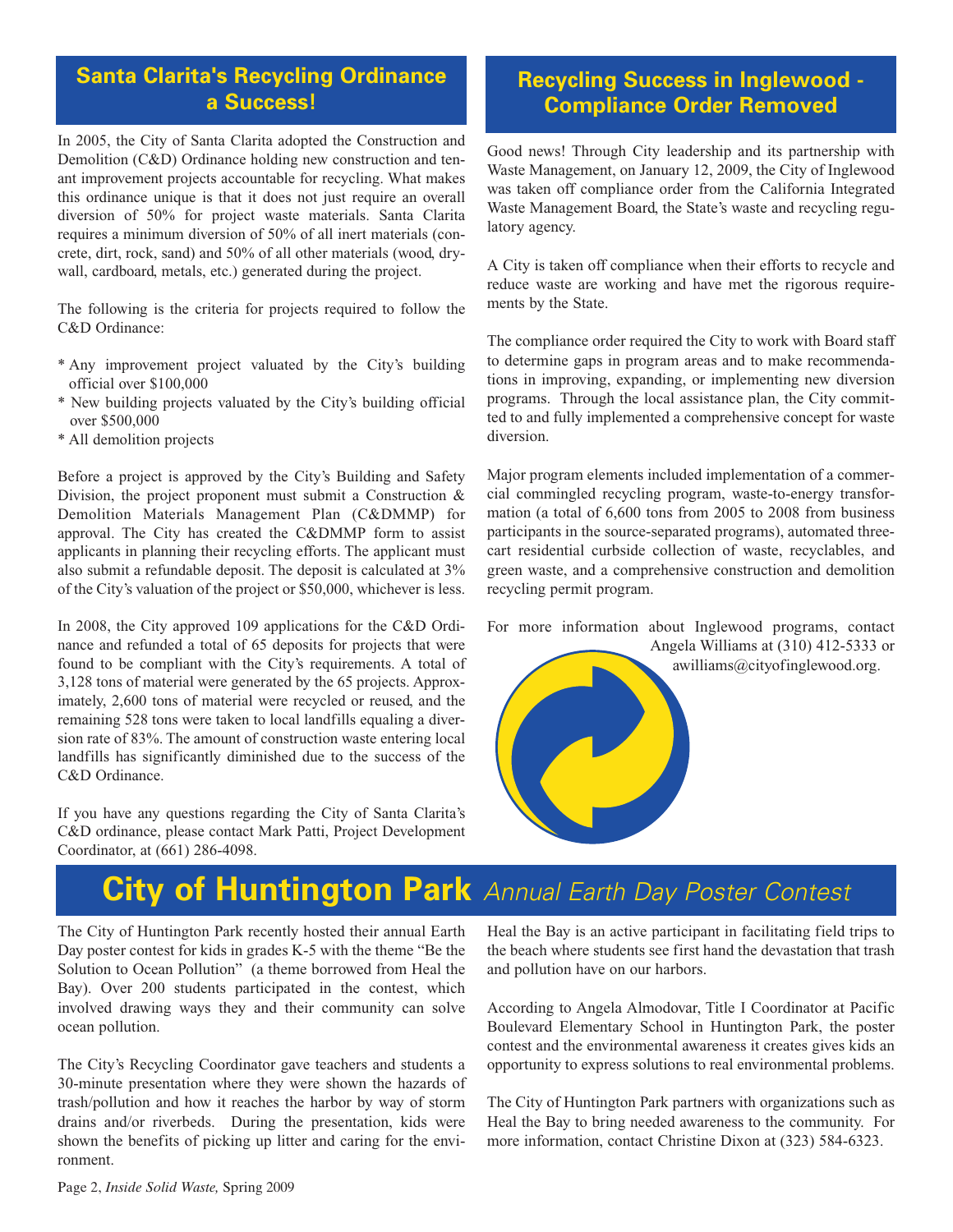## **Mike Mohajer Receives ASCE Award** *2008 "Outstanding Engineer in Legislative Activities"*

The California American Society of Civil Engineers (ASCE) honored Mike Mohajer from the Los Angeles County Integrated Waste Management Task Force for being a proven and influential Civil Engineer in the area of environmental laws and regulations. Mr. Mohajer was named the 2008 "Outstanding Engineer in Legislative Activities" in February 2009 by the ASCE in Sacramento.

Through his interaction with legislators and regulators, Mr. Mohajer has built a legacy of accomplishments in legislative and regulatory matters regarding a broad array of waste management issues, including but not limited to, landfills and their post-closure maintenance, recycling and other waste diversion activities, and the proper management of challenging materials such as sharps and universal waste.

ASCE also acknowledged Mr. Mohajer for his tireless effort to improve the quality of life for all residents of California through advocacy, legislative, and regulatory activities. Whether it is sponsoring and advocating legislative or regulatory policies, interacting with legislators, or traveling to

Sacramento at his own expense to testify at numerous meetings and hearings, Mr. Mohajer is always giving his all to help shape public policy for the benefit of all Californians. Congratulations, Mr. Mohajer, on your well-deserved honor!



# **Art with a Message**

The City of Calabasas presented its Carl Gibbs Environmental Excellence Award to Cindy Kamin-Brenek during the Environmental Commission meeting on February 3, 2009. The Environmental Excellence Award is named for the late Carl Gibbs, a prominent Environmental Commissioner and one of the City's founders. The award is a symbol of commitment to California's environment and honors a wide array of individuals, businesses, municipalities, government agencies, organizations, and institutions.

Ms. Kamin-Brenek is a visual arts teacher at Castlebay Lane Elementary School in Northridge. The City Environmental Commission received over 320 entries from local students for the 2008 Recycling Coloring Contest. Out of thirteen winning drawings selected to appear in the 2009 Community Recycling Awareness Calendar, five



were created by students of Ms. Kamin-Brenek, including the grand prize winning cover page.

The winners were chosen by Environmental Commissioners during the November 4, 2008, public meeting based on creativity and theme of their illustrations. The 2008 theme was "The Benefits of Paper Recycling." The 2009 contest theme is "The Benefits of Food Waste Recycling." The Calendar is a public education tool distributed to Calabasas residents that features drawings from local students, facts about recycling, and the City's recycling events.

Other recipients of the 2008 Award were the Girl Scouts of the San Fernando Valley, the California Wildlife Center, the Aerospace Cancer Museum, and the Cornell Preservation Organization. For more information, please contact the City Recycling Coordinator, Michael LaRussa, at (818) 224-1600.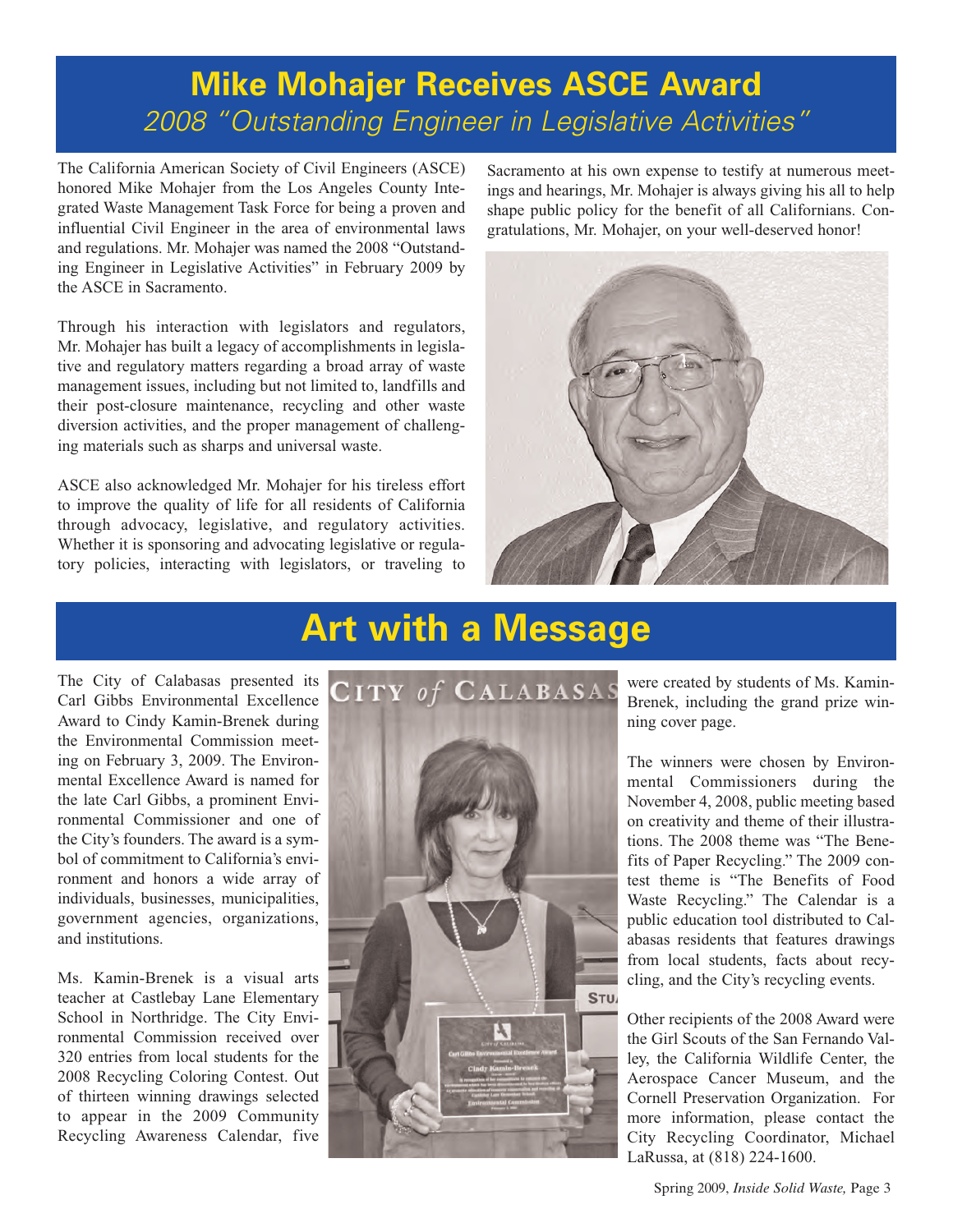Household Hazardous waste can be taken to any of these locations. Electronic waste is also accepted. Call 1-800-98-TOXIC or 1 (888) CLEAN-LA for more information.

**Gaffey Street Collection Center** 1400 N. Gaffey St. San Pedro, CA 90021 *Open Friday, Saturday, and Sunday 9 a.m. - 3 p.m.*

**Hyperion Treatment Plant** 7660 W. Imperial Highway, Gate B Playa Del Rey, CA 90293 *Open Saturday and Sunday 9 a.m. - 3 p.m.*

**Washington Boulevard Collection Center** 2649 E. Washington Blvd. Los Angeles, CA 90023 *Open Friday, Saturday, and Sunday 9 a.m. - 3 p.m. (Under construction until May 16.)*

**Randall Street S.A.F.E. Center** 11025 Randall St. Sun Valley, CA 91352 *Open Saturday, Sunday, and Monday 9 a.m. - 3 p.m.*

**UCLA Location** 550 Charles E. Young Dr. West Los Angeles, CA 90095 *[Open Thursday, Friday, and Saturday 9 a.m. - 2 p.m.](http://www.lacity.org/san/solid_resources/special/hhw/safe_centers/index.htm)*

**Los Angeles/Glendale Collection Center** 4600 Colorado Blvd. Los Angeles, CA 90039 *Open Saturday and Sunday 9 a.m. - 3 p.m.*

**Antelope Valley Environmental Collection Center Antelope Valley Public Landfill** 1200 West City Ranch Rd. Palmdale, CA 93551 *[Open 1st and 3rd Saturday each month 9 a.m. - 3 p.m.](http://ladpw.org/epd/avecc/index.cfm)*



# **What's Up?**

**HHW ROUNDUPS** are open from 9 a.m. to 3 p.m. unless otherwise indicated. For more information, call the County of Los Angeles Department of Public Works at **1 (888) CLEAN-LA (253-2652).** For information about City of Los Angeles events, call **1 (800) 98-TOXIC (988-6942).**

| April 25      | Azusa - Northrop Grumman Corporation,<br>West 3rd St. and Zachary Padilla Ave.                                |
|---------------|---------------------------------------------------------------------------------------------------------------|
| April 25      | <b>South Gate</b> - South Gate Park,<br>Tweedy Blvd. at Hildreth Ave.                                         |
| May 2         | La Mirada - La Mirada Regional Park<br>Tennis Court/Swimming Pool Parking Lot<br>Adelfa Dr.                   |
| May 9         | <b>Palos Verdes</b> - Rancho Palos Verdes City<br>Hall/City Yard, 30940 Hawthorne Blvd.                       |
| May 9         | West Covina - West Covina Maintenance<br>Yard, 825 Sunset Ave.                                                |
| May 16        | <b>Unincorporated Altadena - L.A. County</b><br>DPW Fleet Maintenance Yard,<br>252 West Mountain View Ave.    |
| <b>May 23</b> | Maywood - Maywood Park, 57th St. and<br>Heliotrope Ave.                                                       |
| <b>May 30</b> | Pomona - L.A. County Fairplex, Hotel &<br>Exposition Complex, Gate 23, Arrow Highway                          |
| June 6        | Torrance - American Honda<br>1919 Torrance Blvd., Enter the event from<br>Harper's Way, off of Van Ness Ave.  |
| June 13       | <b>Irwindale - L.A. County Department of Public</b><br>Works, Flood Maintenance Yard<br>160 East Longden Ave. |
| June 14       | <b>Unincorporated Agoura - Calabasas Land-</b><br>fill (Scale Area), 5300 Lost Hills Rd.                      |
|               | <b>OUNCEME</b>                                                                                                |

#### **Looking for up-to-date information about the Task Force?**

*Visit www.lacountyiswmtf.org where you can find agendas, meeting minutes, and copies of the Inside Solid Waste newsletter.*

Page 4, *Inside Solid Waste,* Spring 2009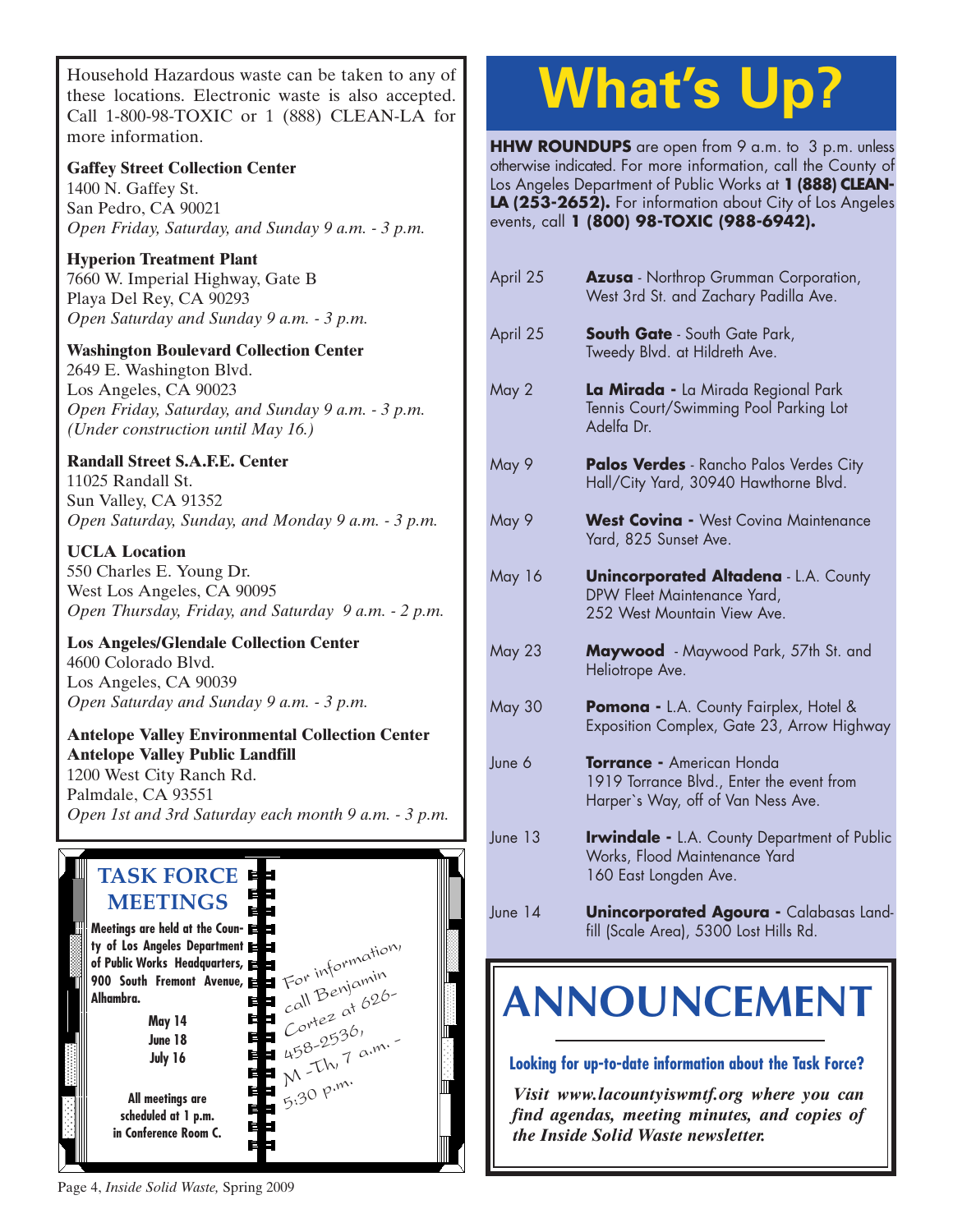## **"Brag About Your Bag®" Crew Joins Supervisor Gloria Molina's Program - "A Green Bag for a Clean Earth"**

On February 4, 2009, the "Brag About Your Bag®" team from Public Works' Environmental Programs Division joined Supervisor Gloria Molina, Heal the Bay, and Fox Sports en Español at Lillian Street Elementary School located in the unincorporated Florence area to educate 3rd through 5th graders about the environmental impacts of single use bags.

Heal the Bay and the "Bag Monster" touched upon the harmful aspects of litter on the marine environment from single use plastic bags. Students were provided the opportunity to sign and submit post cards to support legislation to reduce the impact of single use plastic bags on the environment.

Public Works' "Brag About Your Bag®" team followed with an animated skit about the four "R's," - Reduce, Reuse, Recycle, and Rethink. Recycle Reuben and Reuse Queen Christine encouraged the young students to reduce waste, use their reusable bags whenever they go shopping, recycle their plastic bags and paper bags, and to rethink their environment.

To motivate students and their families towards reusable bags, Supervisor Gloria Molina will give out prizes to students. Each time students take their reusable bags to participating stores, they will receive stickers on their "Reduce, Reuse, Recycle" Prize Cards. Supervisor Molina announced attractive prizes, including free tickets to a Dodger's game, to the class with the highest number of cards filled with stickers by Earth Day, April 22, 2009.

Raul de Quesada and Alejandro Luna from Fox Sports en Español closed the event by addressing the students and reinforcing the importance of reusable bags to make the earth a cleaner place.

For more information about the County's Single Use Bag Reduction and Recycling Program, visit [www.BragAboutYourBag.org.](http://www.bragaboutyourbag.org./)



#### **The County of Los Angeles Department of Public Works Showcases Environmental Programs at the Budget Summit**

On January 31, 2009, the Department of Public Works (Public Works) joined Supervisor Mark Ridley-Thomas (2nd District) and the Empowerment Congress for the Empowerment Congress Budget Summit at the Hawthorne Memorial Center. This Budget Summit was designed to educate community members about the major provisions of the 2009 California State Budget and potential impacts to County operations and programming.

Public Works educated residents about protecting the environment since it is everyone's responsibility and emphasized it starts with understanding the issues. The basic concepts included reducing energy and materials consumption, reusing what they can, and recycling the rest to the maximum extent possible. Public Works also provided residents with information regarding the importance of recycling and using the County's Household Hazardous Waste Collection Program to dispose their toxic wastes properly. As a reminder of what the residents learned, they received items made from recycled materials like shoe laces made from recycled water bottles, mini trash cans and license plate frames made from recycled plastic, and pens made from recycled corn. In addition, Public Works distributed "Brag About Your Bag®" reusable grocery bags to the public.



*Pictured (l to r): Neonika Walker (Public Works), Supervisor Mark Ridley-Thomas (2nd District), and William Moreno (Public Works).* 

Spring 2009, *Inside Solid Waste,* Page 5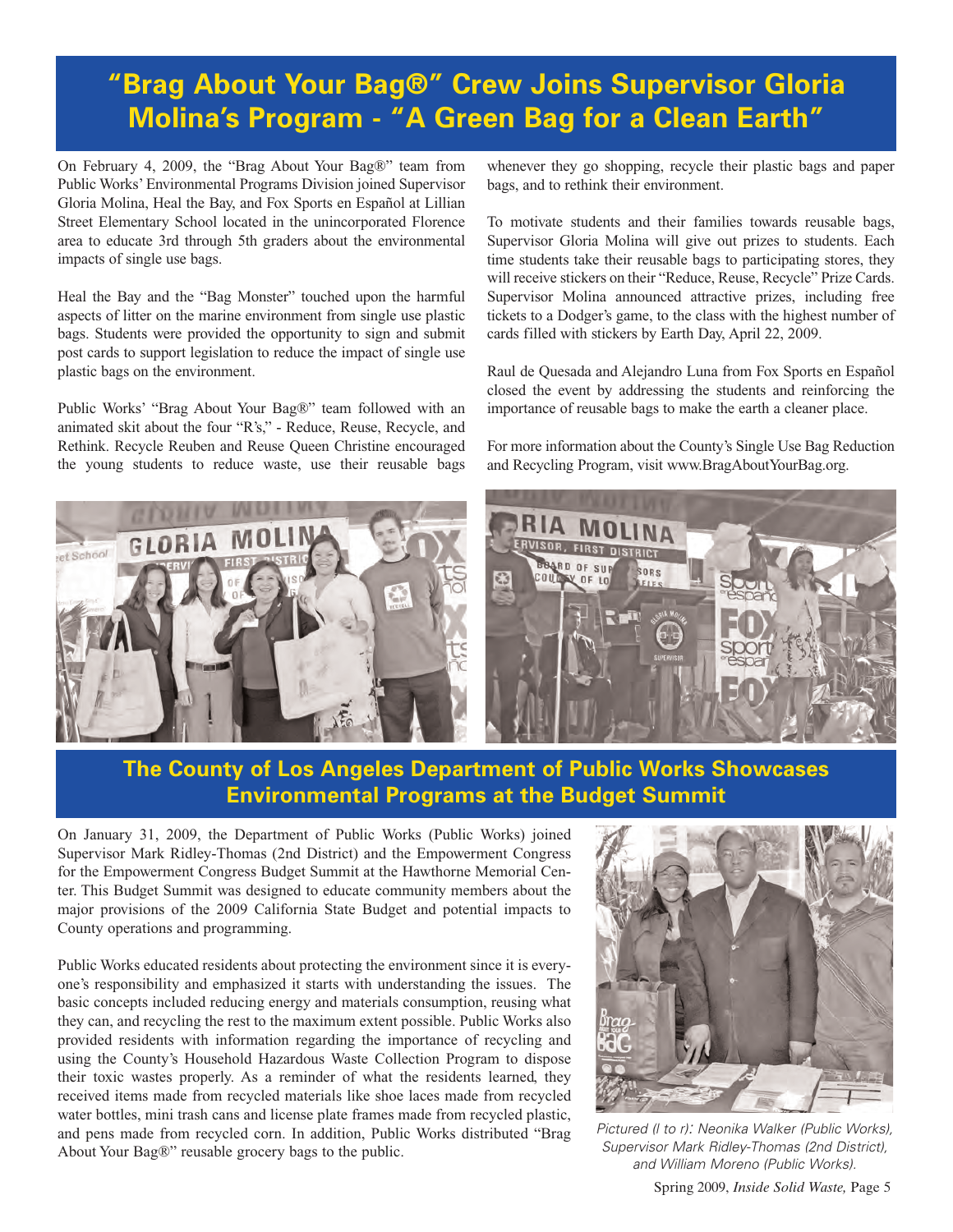## **2009 - 2010 LEGISLATIVE SESSION BEGINS**

The Task Force continuously monitors and analyzes pending legislative bills that may impact solid waste management in Los Angeles County. Below is a summary of bills the Task Force has taken a position on during the 2009-2010 legislative session.

| <b>Bill Number</b> | <b>Task Force Position</b>      | <b>Status</b>                | <b>Summary</b>                                                                                                                                                                                                                                                                                                                                                                                                                                                                                                                                                                                                                                                              |
|--------------------|---------------------------------|------------------------------|-----------------------------------------------------------------------------------------------------------------------------------------------------------------------------------------------------------------------------------------------------------------------------------------------------------------------------------------------------------------------------------------------------------------------------------------------------------------------------------------------------------------------------------------------------------------------------------------------------------------------------------------------------------------------------|
| AB 64              | Oppose<br><b>Unless Amended</b> | Amended<br>$03 - 18 - 09$    | This bill would amend the Renewable Portfolio Standard Program (RPSP),<br>effective January 1, 2011, to include local publicly owned electric utilities<br>in the RPSP and to increase the renewable electricity requirements. This<br>bill, among other things, imposes new contradictory requirements that<br>remove municipal solid waste from eligibility as a source of renewable<br>energy.                                                                                                                                                                                                                                                                           |
| AB 68              | Support                         | Introduced<br>$12 - 12 - 08$ | This bill would, on and after July 1, 2011, prohibit a store, as defined, from<br>providing a single-use carryout bag to a customer unless the store charges<br>a fee of not less than \$0.25 per bag at the point of sale.                                                                                                                                                                                                                                                                                                                                                                                                                                                 |
| AB 87              | Support                         | Amended<br>$03 - 18 - 09$    | This bill would, on and after July 1, 2010, prohibit a store, as defined, from<br>providing a single-use carryout bag to a customer unless the store charges<br>a fee of not less than \$0.25 per bag at the point of sale.                                                                                                                                                                                                                                                                                                                                                                                                                                                 |
| AB 283             | <b>Express Concern</b>          | Introduced<br>$02 - 12 - 09$ | This bill would create the California Product Stewardship Act of 2010,<br>requiring the Waste Board, without input from local governments and<br>lifecycle analysis, to adopt regulations by July 1, 2011, to establish<br>environmentally sound product stewardship protocols that encourage<br>cradle-to-cradle producer responsibility and reduce the end-of-life<br>environmental impacts of products.                                                                                                                                                                                                                                                                  |
| AB 473             | <b>Express Concern</b>          | Introduced<br>$02 - 24 - 09$ | This bill would require an owner of a multifamily dwelling on and after<br>July 1, 2010, to arrange for appropriate recycling services.                                                                                                                                                                                                                                                                                                                                                                                                                                                                                                                                     |
| AB 478             | Oppose                          | Introduced<br>$02 - 24 - 09$ | This bill would require the Air Resources Board to consult with the Waste<br>Board in developing the regulations to include rules for the reduction of<br>greenhouse gas emissions from solid waste reduction and recycling.                                                                                                                                                                                                                                                                                                                                                                                                                                                |
| AB 479             | Oppose                          | Introduced<br>$2 - 24 - 09$  | This bill would increase the State Diversion mandate to 60% by<br>January 1, 2015, and 75% by 2020; require businesses to arrange for<br>recycling services; and require local jurisdictions, by January 1, 2011, to<br>adopt a mandatory commercial recycling ordinance. This bill would also<br>increase the State waste disposal surcharge from \$1.40 per ton to \$3.90<br>per ton after January 1, 2010, and may provide \$2.50 of that fee to local<br>jurisdictions after January 1, 2015, on a per capita basis, subject to<br>achieving the new waste reduction mandates, as well as other<br>requirements/restrictions.                                           |
| AB 1141            | Oppose                          | Introduced<br>$02 - 27 - 09$ | This bill would prohibit local governments from imposing a fee on paper<br>bags and from banning or restricting plastic and paper bags; redefine<br>reusable bags to include lighter weight plastic bags; establish a 50%<br>recycling benchmark by 2014; increase the recycled content of plastic<br>bags, provided market conditions allow sufficient supply/quality of<br>materials; require manufacturers to directly pay into a \$25 million fund for<br>litter abatement. Funds remaining after State administrative costs would<br>be allocated to local governments (on a per capita basis) and state<br>agencies, based on guidance from a special advisory panel. |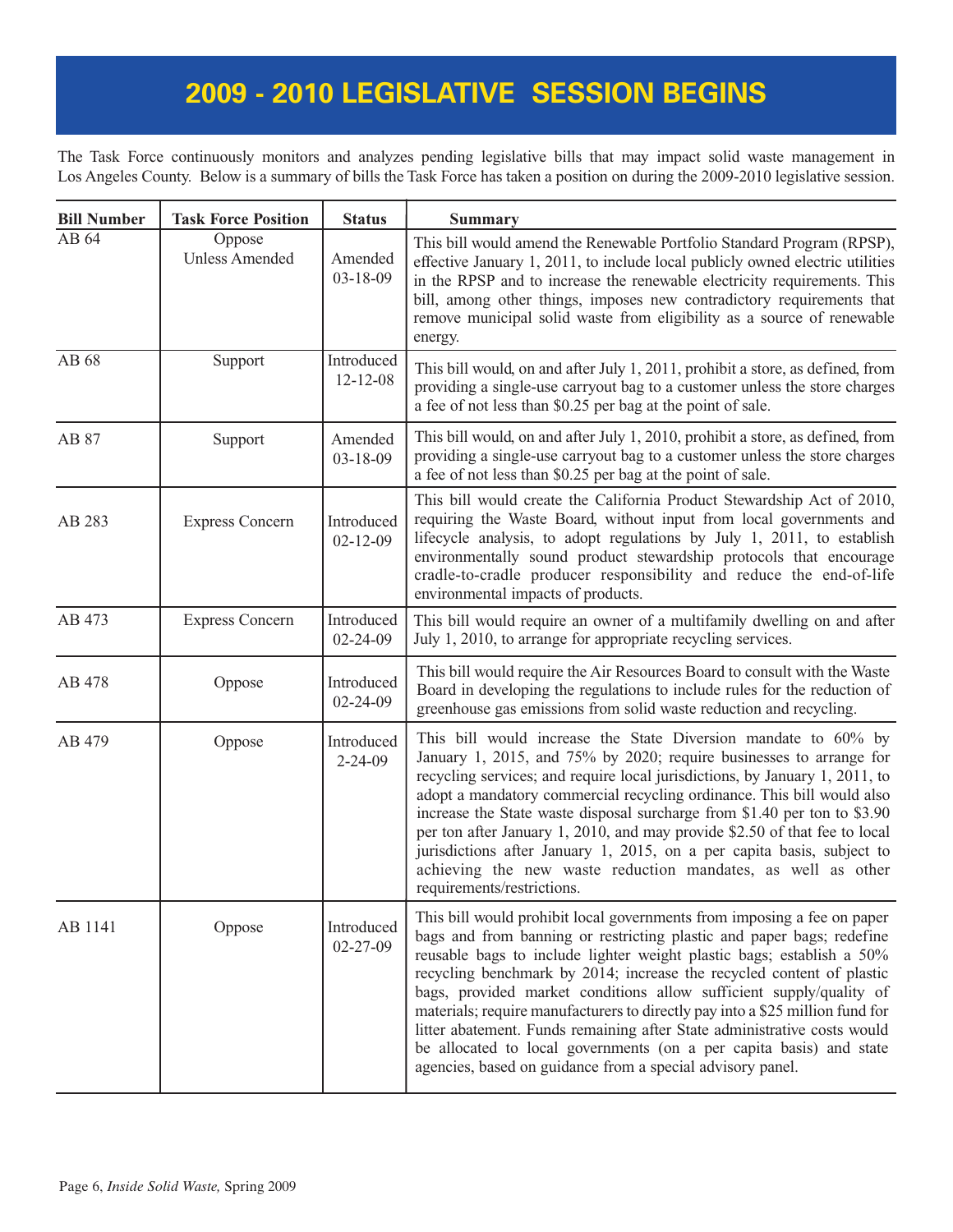## **2009 - 2010 LEGISLATIVE SESSION BEGINS (continued)**

| <b>Bill Number</b> | <b>Task Force Position</b> | <b>Status</b>                       | <b>Summary</b>                                                                                                                                                                                                                                                                                                                                                                                                                                                                                                                   |
|--------------------|----------------------------|-------------------------------------|----------------------------------------------------------------------------------------------------------------------------------------------------------------------------------------------------------------------------------------------------------------------------------------------------------------------------------------------------------------------------------------------------------------------------------------------------------------------------------------------------------------------------------|
| AB 1358            | Support                    | Introduced<br>$2 - 27 - 09$         | This bill would prohibit food vendors from utilizing disposable expanded<br>polystyrene food containers, non-recyclable plastic food containers, or non-<br>recycled paper containers. The bill would authorize the use of compostable<br>plastic containers only in a jurisdiction where organic waste is collected<br>curbside for composting. The bill would also prohibit a state facility from<br>acquiring and/or using a polystyrene foam or expanded polystyrene foam<br>food service container use at state facilities. |
| <b>SB 25</b>       | Concern                    | Introduced<br>$12 - 01 - 08$        | This bill would require the Waste Board, by an unspecified date, to develop<br>a strategic and comprehensive plan to achieve a 60% and 75% diversion<br>rate from landfill disposal or transformation.                                                                                                                                                                                                                                                                                                                           |
| SB 26              | Support                    | <b>Introduced</b><br>$12 - 01 - 08$ | The bill would authorize a local enforcement agency to approve a<br>consolidation point for the collection of home-generated pharmaceutical<br>waste.                                                                                                                                                                                                                                                                                                                                                                            |
| SB 390             | Support                    | Introduced<br>$2 - 26 - 09$         | Existing law establishes the Recycling Market Development Revolving<br>Loan Program (Program) and establishes a sunset date of January 1, 2012.<br>This bill would repeal the sunset date for the Program.                                                                                                                                                                                                                                                                                                                       |
| SB 531             | Oppose                     | Introduced<br>$2 - 27 - 09$         | This bill would establish the Single-use Carryout Bag Responsibility Act<br>and would require, on and after July 1, 2011, suppliers of plastic or paper<br>single-use carryout bags to remit a Single-use Carryout Bag Responsibility<br>Fee of \$0.001 for each single-use carryout bag supplied directly to a store.                                                                                                                                                                                                           |

For more information on these bills or copies of Task Force letters, please visit our website[, www.lacountyiswmtf.org,](http://dpw.lacounty.gov/epd/tf/) or contact Coby Skye of the County of Los Angeles Department of Public Works at (626) 458-5163, M-Th, 7 a.m. to 5:30 p.m. or Mike Mohajer of the Task Force at (909) 592-1147.

### **Generation Earth Participates in Cleanup Event in the Community of Florence-Firestone**

The Generation Earth program was established in 1996. Generation Earth is an environmental education program of the County of Los Angeles Department of Public Works (Public Works) providing educational opportunities to middle and high school students throughout the County of Los Angeles. The program teaches students to take an active role in solving environmental problems and helps them understand how their actions impact the environment.

On Saturday, November 8, 2008, Public Works, through the Generation Earth program, conducted a cleanup event in the unincorporated area of Florence-Firestone. The cleanup event was a cooperative effort with Public Works, Los Angeles County Sheriff's Department, community leaders, Florence-Firestone Community Enhancement Taskforce, community churches, and youth organizations.

The cleanup event provided students with a sense of owner-

ship to keep their community clean from illegal dumping. More than 60 students participated and collected 3.9 tons during the clean up effort. Items collected included couches, mattresses, chairs, car parts, tires, paint cans, used motor oil, clothes, mixed paper, newspaper, plastic bags, cigarette butts, etc.

All participants received certificates for their participation following the cleanup event. Each participant also received a reusable canvas bag, Generation Earth T-shirt, along with other promotional items, and information regarding illegal dumping.

To find out about the Generation Earth program, log on to www.generationearth.com or contact Edna Gandarilla of the County of Los Angeles Department of Public Works at (626) 458-6536, M-Th, 7 a.m. - 5 p.m. or <eganda@dpw.lacounty.gov.>